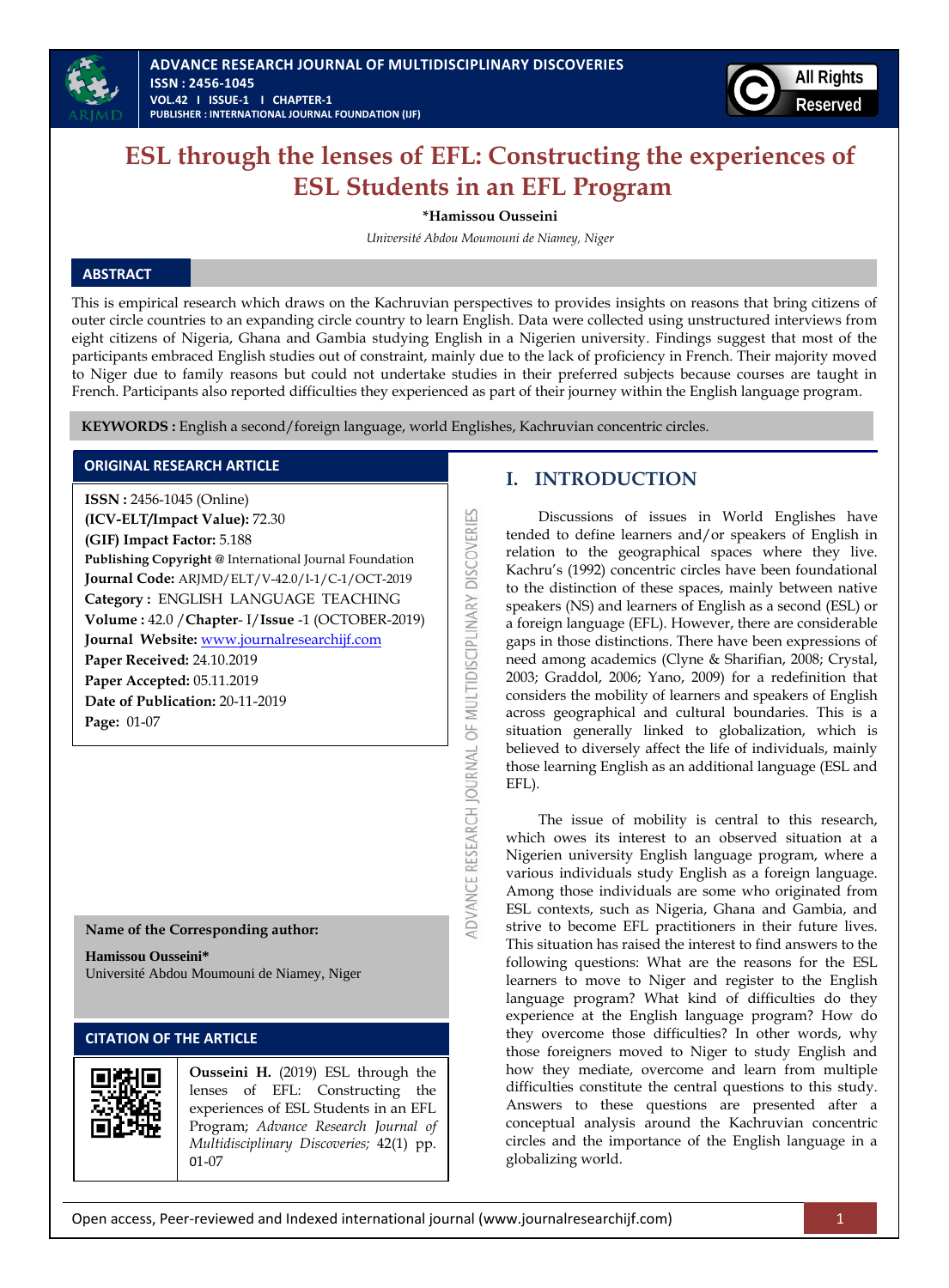#### **ESL? EFL? What Difference?**

To better understand the focus of this research, there is a great need to differentiate and delineate the concepts of ESL and EFL. Even though these two concepts tend to be used interchangeably in certain literatures, they in fact carry different ideological backgrounds. They originated from Kachru's work (1992) in which he categorizes learners and speakers of English into three concentric circles based on geographical entities: Inner Circle (IC), Outer Circle (OC) and Expanding Circle (EC). The IC consists of countries where English is "used as the primary language" (Clyne & Sharifian, 2008). It mainly includes five countries: USA, UK, Canada, Australia and New Zealand. According to Kachru (1992), IC countries offer to English its cultural and linguistic bases (p. 356). Citizens from these countries are, therefore, considered as native speakers of English and are expected by certain scholars and policy makers to serve as models to other contexts (Sharifian, 2009).

The OC – also called Extended Circle by Crystal (2003) – refers to the category of countries where English remains a colonial heritage. In other words, these countries received English as a consequence of colonization by either the US or the UK. They are non-native settings "where the language has become part of a country's chief institutions, and plays an important "second language" role in a multilingual setting" (Crystal, 2003: 60). The use of the language by speakers in these settings is, therefore, supported by governmental policies (Alsagoff, 2012). Within these contexts, the English language carries the characteristics of ESL: It is used for interaction between coworkers in public offices, in courts and remains the language of instruction in schools. Furthermore, there can be observed within these settings a linguistic phenomenon known as *nativization* (Kumaravadivelu, 2003) through which local varieties of English are developed (Alsagoff, 2012). In OC countries, such as Nigeria, India, Kenya, Malaysia, people tend to talk about Nigerian English, Inglish, Kenyan English and so forth.

**DISCOVERI** 

NARY

5F **IRNAL** a

RESEARCH

Concerning the EC, it refers to countries where English varieties have no "official status and are typically restricted in their uses" (Kachru, 1992: 357). It is generally considered as the biggest circle, involving more than 750 million of "what are traditionally called English as a foreign language (EFL) speakers" (McKay, 2012: 28-9). As Graddol (2006) has indicated, the number of learners of English within such countries is ever-increasing (p. 110). This phenomenon is relevant to countries, such as China, Niger, Indonesia, Brazil, Russia…, where the importance of English as an international language is duly acknowledged (Crystal, 2003). Worth mentioning is also the fact that EC countries are believed to be norm-dependent, as their ELT curricula and practices are generally nourished by standards of correctness from the American or the British variety of English (Alsagoff, 2012).

Notwithstanding, Kachru's categorization of learners or speakers of English based on geographical entities remains contentious. The concentric circles fail to recognize the effect of economic globalization on the spread of the English language (Yano, 2009). Because of globalization, people have been moving across borders and consequently contributing to the spread of English and the linguistic changes in certain contexts (Graddol, 2006; Yano, 2009). According to Kumaravadivelu, 2012), "our world is marked by a near-collapsing of space, time, and borders, resulting in a run away flow of peoples, goods, and ideas across the world" (p. 11). This phenomenon has led to the emergence of multilingual settings. Even though Kachru himself has acknowledged the complexity of certain countries, such as South Africa and Jamaica (1992: 362), and has recently argued that the IC is better seen as a "group of highly proficient speakers of English – those who have "functional nativeness" regardless of how they learned or use the language" (Graddol, 2006: 110), more weaknesses of his model remain to be discussed.

Clyne and Sharifian (2008), in their analysis of English as an international language, have challenged the stability of the concentric circles and pointed out that the varieties of English have moved across borders and found themselves in other circles (p. 5). In other words, there is an influx of people – immigrants, businessmen, students, researchers and engineers – from the IC contexts living in OC or EC countries. There are also lots of speakers from OC countries living in EC countries or vice versa. As Clyne and Sharifian added, there exists an ongoing change in some OC countries where "English is becoming a first language for a sizable number of speakers" (p. 5). As such, the concept of 'native speaker of English' is no longer a property of IC countries alone. This argument is extended by Yano (2009) who used Crystal"s (2003: 6) example of the industrialist couple in the Emirates to demonstrate the fact that native speakers can also originate from EC contexts.

Put together, the above arguments point to the idea that learners and speakers of English around the world can no longer be defined based on the geographical areas where they live but rather on their proficiency (Yano, 2009). This is further complicated by Crystal (2003) who warned against differentiating ESL from EFL based on fluency and ability or based on the Kachruvian ideology. As he argued,

> *The distinction between "second language" (L2) and "foreign language" use has less contemporary relevance than it formerly had. There is much more use of English nowadays in some countries of the expanding circle, where it is "only" a foreign language (as in Scandinavia and The Netherlands), than in some of the outer circle where it has traditionally held a special place (p. 67).*

This situation invalidates the notion of official status known to ESL, since there are many countries around the world where English is a foreign language but progressively replacing other colonial languages at school and within public administrations. This is the case of Rwanda, where English has recently become the official language.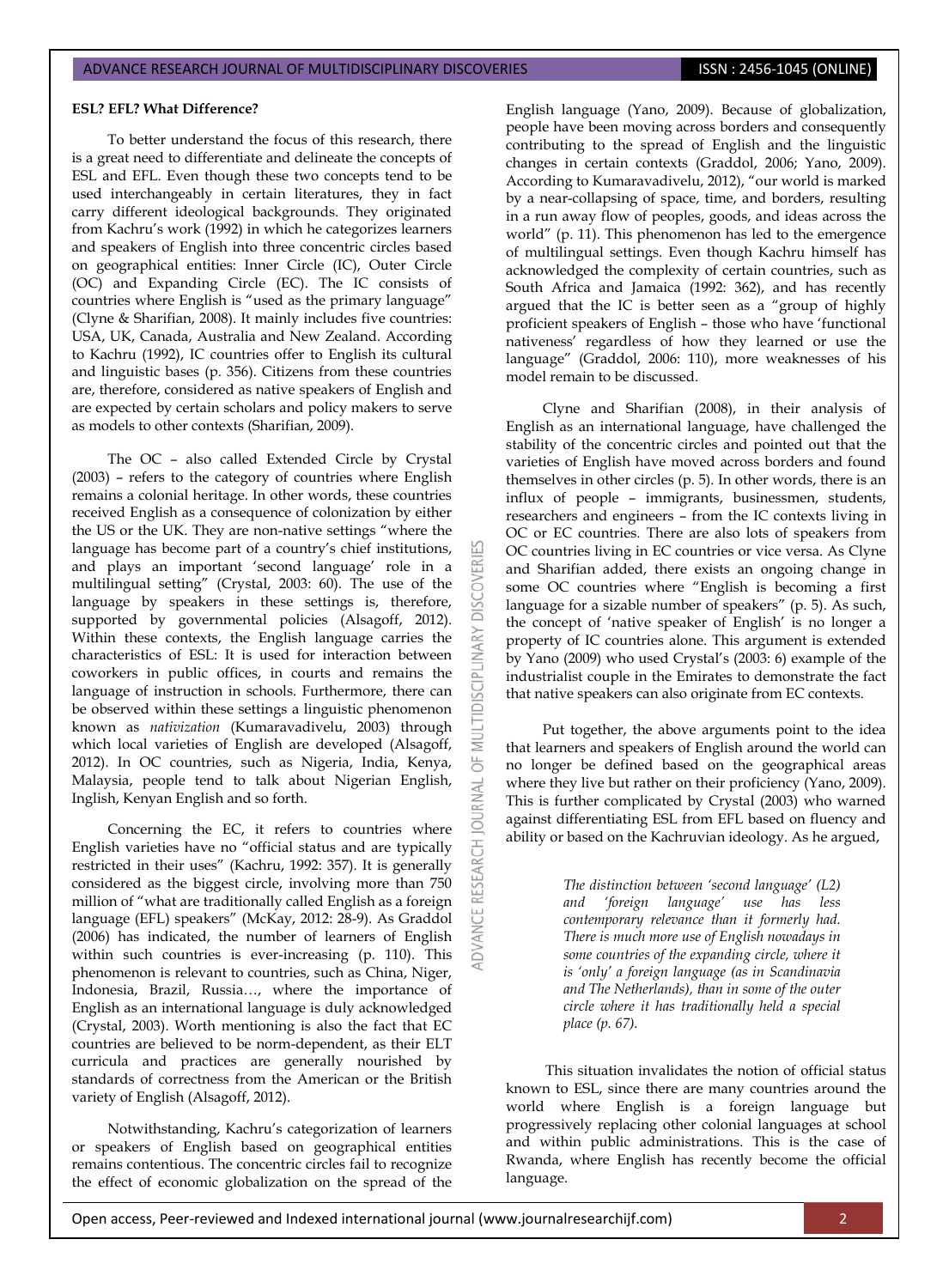It derives from the above analysis that the only differentiating factor between ESL and EFL is colonial. ESL learners inherited English from the British or American colonizer, while EFL learners adopted it for exchange purposes and reasons relevant to globalization. The next section deals with these reasons, even though the literature on issues of World Englishes does not say much about why ESL learners move to EFL contexts to learn English. Reasons to this gap could be explained by the fact that, traditionally, English speaking countries (IC and OC) have tended to attract more international students than other countries (Graddol, 2006).

## **Globalization and the Importance of English**

The importance of the English language or the reasons why huge numbers of citizens – mainly from EFL contexts – attribute great attention to learning this language cannot be justified without putting globalization at the center. In fact, English is considered today as an international language (Sharifian, 2009) due to the economic and technological globalization. According to Warschauer (2000), the English language has become global the same way trade and information technology have spread all over the world (p. 513). English has become the most used language for exchange purposes by people from different cultural and linguistic backgrounds. This role has been conceptualized by researchers as the *lingua franca English* (Roberts & Canagarajah, 2009). In other words,

> *more and more people learn English within the Outer and Expanding Circles to use among themselves. English becomes the main vehicle for interaction among the non-native speakers with distinct linguistic and cultural backgrounds, such as Koreans with Japanese, Chinese with Vietnamese, Germans with Danish and so on. (Xiaoqiong & Xianxing, 2011: 222)*

This assertion supports Kachru's arguments in his attempt to deconstruct the fallacy which assumes that "in the Outer and Expanding Circles, English is essentially learned to interact with native speakers of the language" (1992: 357). As he posits, there are three key reasons why people learn English. First, it is due to the fact that the English language possesses a large literary heritage; it is "employed for every conceivable literary genre" (Coulmas, 2005 quoted in McKay, 2012: 31).

Second, English provides a higher social status to its speakers. Even though this has been approached by Park (2011) as a fallacy, it remains a common belief among citizens in many EFL contexts. Due to globalization, a large number of British and American companies – and also many other transnational companies – have established their subsidiaries across the world (Graddol, 2006: 34). These international companies, in general, use English as their language of communication (Warschauer, 2000), regardless of the dominant medium of communication within the context. At Chrysler in Germany, for example, employees are required to master English, while no one requires English speakers to learn German (McKay, 2012).

This is also the case of Toyota in Japan, where for promotion purposes employees are expected to demonstrate a high level proficiency in English (Egan, 2004). This language constitutes therefore a competitive advantage at workplace and for recruitment purposes. Because "it is believed that having good competence in English will facilitate social success and aid in furthering one's career in the highly volatile job market" (Park, 2011: 447), lots of countries around the world are investing huge amounts of money for the acquisition of English proficiency (Egan, 2004). South Korea, for example, is known to spend money in EFL courses more than any other countries around the world (Egan, 2004). The English language industry in this country is estimated to \$3.300 million or more (McKay, 2012). As confirmed by Park (2011), there is a massive number of white collar workers in Korea registering to English classes, because in that context "English language proficiency means opportunity, better jobs, higher salaries" (Egan, 2004: 56).

The last reason why people learn English, according to Kachru (1992), is the fact that it opens doors to the world of technology, science, business and diplomacy. This is supported by Crystal (2003) who argued that the economic globalization mentioned earlier was aided by the new communication technologies, which led to more industrial and business competition and high level interest in research, which in turn "gave scholarship and further education a high profile" (p. 10). More importantly in this situation is the fact that those technological developments were originating from Britain and the US. In other words, other countries willing to obtain knowledge about those technologies had to acquire the ability to use English. This constituted one of the reasons for many countries to include the English language in their curricula. Another global phenomenon is the need to have diplomats who can speak English (Goumandakoye, 1992). This is in line with the emergence of international and regional organizations through which decisions are made to solve problems around the world. Most of these organizations use English as a lingua franca (Graddol, 2006). This is exemplified by Crystal (2003) who indicated that the role of English at the United Nations today is very critical. As he justified,

> *The UN now consists of over fifty distinct organs, programmes, and specialized agencies, as well as many regional and functional commissions, standing committees, expert bodies, and other organizations. English is one of the official languages within all of these structures. The language plays an official or working role in the proceedings of most other major international political gatherings, in all parts of the world (p. 87).*

In other words, countries sending people to those institutions or partner countries have to ensure their representatives" communication skills in English are adequate.

MULTIDISCIPLINARY DISCOVERI

5

**JRNAL**  $\overline{a}$ 

**RESEARCH**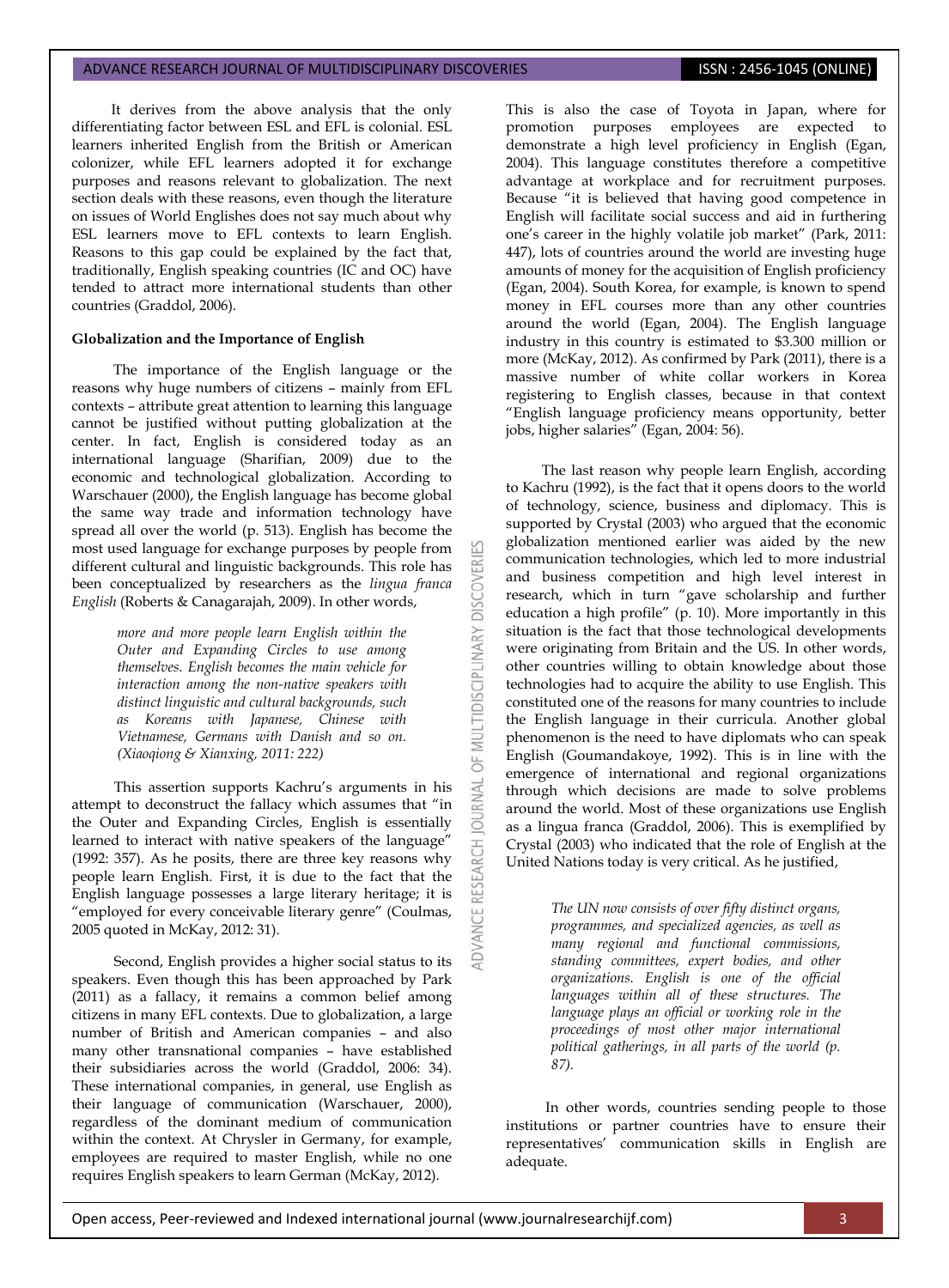#### ADVANCE RESEARCH JOURNAL OF MULTIDISCIPLINARY DISCOVERIES **ISSN : 2456-1045 (ONLINE)**

Considering the above reasons underlined by Kachru, people around the world learn English for instrumental reasons (Park, 2011). This argument is supported by an important number of studies focused on learner attitude and motivation. Marosan and Markovic (2019), for example, gathered survey data from medical students in Serbia in relation to their integrative and instrumental motivation. Results revealed a high level of instrumental motivation (98.2%) – building better career and learning job related vocabulary – even though many among the respondents also expressed interest in learning English for communication with native speakers. Similar results were obtained by Goktepe (2014) from Turkey, Shehadeh (2019) from Palestine, Shirbagi (2010) from Iran, and Al-Gamal (2017) from Yemen. Participants to these studies saw the importance of learning English in terms career development, finding better jobs, or making money to acquire a better social status.

However, there is also the need to consider the integrative reason for which some people learn English. For Clyne and Sharifian (2008), lots of people are attracted to the English language due to "the economic and political power of the English-speaking countries, especially the U.S." (p. 10). In addition, there is a considerable number of people learning the American English due to its predominance in pop culture (p. 11). This kind of motivation has been expressed by participants to research mentioned earlier but minimally and generally alongside instrumental reasons. Regardless their secondary position compared to instrumental reasons, integrative reasons are important factors that could justify the presence of OC citizens in an EC English language program. Notwithstanding, most of the existing research tended to focus on EFL learners of English in their own (EC) or other (OC and IC) contexts. It could easily be stated that research on the English language education of ESL learners in EFL settings is almost non-existent, mainly in the African continent. This current research attempts to fill this knowledge gap and enrich debates on the internationality of the English language. As underlined at the beginning of this review, this research assumes the need to differentiate ESL from EFL learners and therefore look into reasons of learning and challenges faced by individuals when they move from ESL to EFL contexts.

## **English Language in Niger**

In Niger, English is a foreign language that has been taught in secondary schools since the 1950s (Goumandakoye, 1992). It remains the most important foreign language of the country and continues to attract citizens though various ESP (English for specific purpose) programs, mainly the American English Language Program (AELP). Most importantly, Niger has three universitybased English programs which welcome students of diverse backgrounds. While one of these programs is entirely dedicated to training EFL teachers, the two others offer a training in English studies based on courses that include TEFL (teaching English as a foreign language), Grammar, translation, literature (African, American and British) and other fields of linguistics. All the three programs offer degrees that range from a Bachelor to a Doctorate, but in accordance with what is known as the LMD System. The latter is a replication of the francophone version of the 'Bologna Process', which was an "agreement signed originally in 1999, now involving 45 countries, aimed at harmonising university education within Europe along the lines of the British model, using a common approach to levels and length of courses" (Graddol, 2006: 74). As such, the three programs are likely to be similar with other programs within the francophone African countries. They are expected to allow mobility of students (Goudiaby, 2009).

# **II. METHODS**

COVERI

**DISCIPL** 

ö **IRNAL**  $\overline{0}$ 

ADVANCE RESEARCH

This is an interpretative research "which aims at a holistic understanding" (Tracy, 2013: 42) of realities lived by individuals. In such endeavor, reality is seen as a subjective construction of the world by participants (Grix, 2010). In this research, insights were constructed from the experiences of five Nigerians (Delu, Emanuel, Adam, Idi, and Musa), two Ghanaians (Minas and Gado) and one Gambian (Ali) studying English at a university in Niger. Most of them were starting their second year when this study was conducted. Two of them were first requested to participate to the study. They, afterwards, helped the researcher to get in touch with other participants who are also citizens of OC countries registered to the English language program. This process is what Cohen et al. (2011) calls snowball sampling.

Considering the epistemological orientation of this research, methods used for data collection and analysis fall under the qualitative framework. Data were mainly collected through unstructured interview, which is a process where the researcher interacts with participants using nondirective strategies (Barlow, 2010). Questions asked were not predefined but tightly linked to the central research questions below:

- What are the reasons for the ESL learners to move to Niger and register to the English language program?
- What kind of difficulties do they experience at the English language program, and how do they overcome these?

The conversations were captured with a voicerecorder and transcribed for the purpose of coding. The coded data were afterwards subjected to a constant comparison which enabled the presentation of key insights thematically (Miles et al., 2014). Tying this process to the research questions above, two major themes were considered: 1) Reasons for learning English in Niger and 2) Challenges of studying in Niger.

## **Reasons for Learning English in Niger**

The analysis of the data has revealed several reasons that push OC citizens to study English in an EC context. The most salient reason is tied to the fact that most of those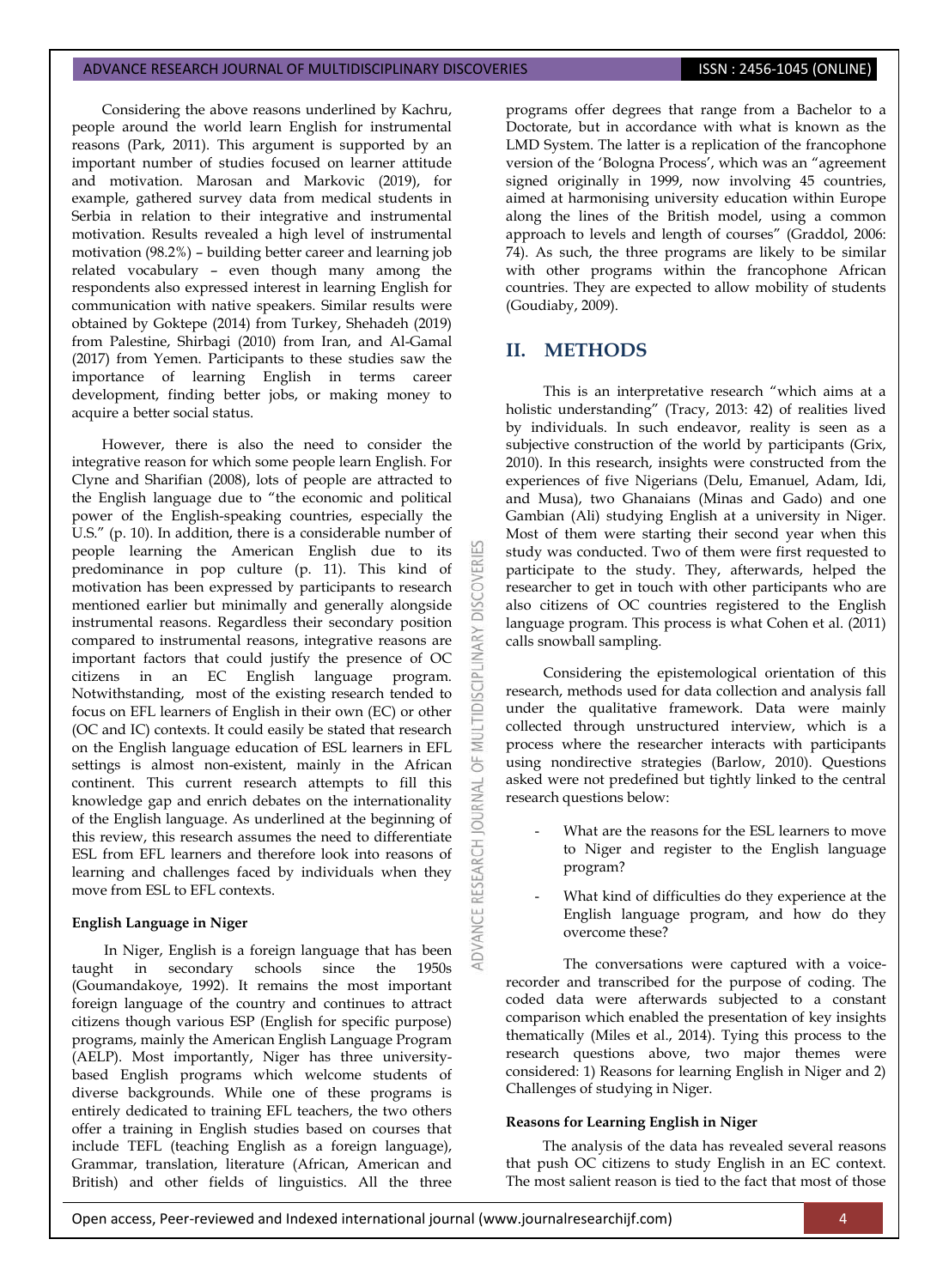participants have come to Niger for a sort of "rebirth". Their parents are Niger citizens living in OC countries; they were sent to Niger as a way to get familiar with the cultural practices and lifestyle. This was succinctly expressed by Minas:

> *I have my grandparents and parents in Ghana. I studied in Ghana… I attended school there, but I was asked to come to Niger, at least have an education here, know the lifestyle here, and understand the people (Minas).*

This included learning the local languages for ease of communication. This situation is also similar for Delu, Idi, Musa, and Ali. They were born in Nigeria or Gambia, but their parents are originally from Niger. When they came to Niger, they had to find a suitable university program where to register. Unfortunately, most of them lack the proficiency in French. Registering to the English language program was a sort of constraint to most of them, because it was the only place where they could attend classes without linguistic barriers.

> *You know, literature is not part of my study at all. I was into commerce, accounting… My parents said they want to come to Niger and stay here. So, they don"t want to leave only me there (Delu).*

> *I was a science student. I did pure science: physics, chemistry and biology. When I came, what was in my mind was to continue, because that was always my aim… But I realised it was not possible. Everything was taught in French… The only choice for me was the English department (Ali).*

MULTIDISCIPLINARY DISCOVERIES

5

**ADVANCE RESEARCH JOURNAL** 

Considering these statements, Delu and Ali were obliged to go into English studies because it was the only option for them.

However, that constraint did not apply to Musa. He embraced English studies because it was his dream.

> *I chose English because since in Nigeria I wanted to become a communicator, someone who works with public. But that cannot be fulfilled if you don"t have enough speaking skills…if you don"t master the language, you can"t do that. I had this ambition since I was in secondary school. (Musa)*

In other words, Musa was already interested in developing his skills in English for becoming a good communicator. The only difference is that he is learning English in a context where English is not used by people outside class.

Another reason for moving to Niger for English studies is that expressed by Gado. He was born and grew up in Ghana, but his parents are also from the southeastern part of Niger. Similar to Musa, Gado was dreaming to study English but could not do it in Ghana for financial reasons.

*The lack of money…really. Because my parents are poor. They don"t have money to pay my school fees. They decided to send me to my grandmother"s house. (Gado)*

As a matter of fact, it costs a lot of money to study at university in Ghana. On the contrary, in Niger, it is almost free. Students are only required to pay about \$20 every year. With this opportunity, Gado"s parents preferred to send him to their home country where they would pay little.

A major reason for moving to Niger to study English was also expressed by Adam and Emanuel. These participants are sons of missionaries living in Niger. They were educated in Nigeria up to the secondary level but decided to pursue their education in Niger. Similar to the previous cases, they were constrained to study English because of linguistic barriers. Emanuel, for example, had attended French classes while in Nigeria but thought it was not enough for attending courses taught in this language. He preferred to study English in order to go back to Nigeria and open a bilingual school.

It follows from the above insights that most of the students – except Musa and Gado – were constrained to study English. This is a meaningful piece of finding since most of the relevant studies have tended to classify reasons for learning English in terms of instrumental or integrative motivation. This confirms a recent study (Abu-Melhim, 2009) where female student-teachers reported to have registered to the English program due to family pressure. It is also worth underlining the fact that these participants are already undergoing a conversion process, since most of them are likely to remain in Niger. They are therefore giving up a status of ESL speaker and becoming complete EFL user. This is mainly true for Delu, Ali, Adam and Emanuel whose parents are already relocating to Niger.

## **Challenges and Opportunities of Studying English in Niger.**

Challenges expressed by participants in terms of studying English in an EC country are generally linked to linguistic barriers. With the exception of Musa, who had the chance to attend private French classes when he came to Niger, all the participants reported having difficulties to attend classes where this language is used.

> *I came in a new environment, which is very, very strange. You are asked to come to class… sit in a class… attend a class… the class is in a language that you get nothing from it. Even to express yourself is something difficult… and at the end of the day, they are expecting you to validate… Actually, this is a challenge (Ali)*

While linguistic barriers have been presented earlier in relation to the participants' choice of the English language program, much needs to be underlined as this program includes courses taught in French. Courses of translation, for example, require students to demonstrate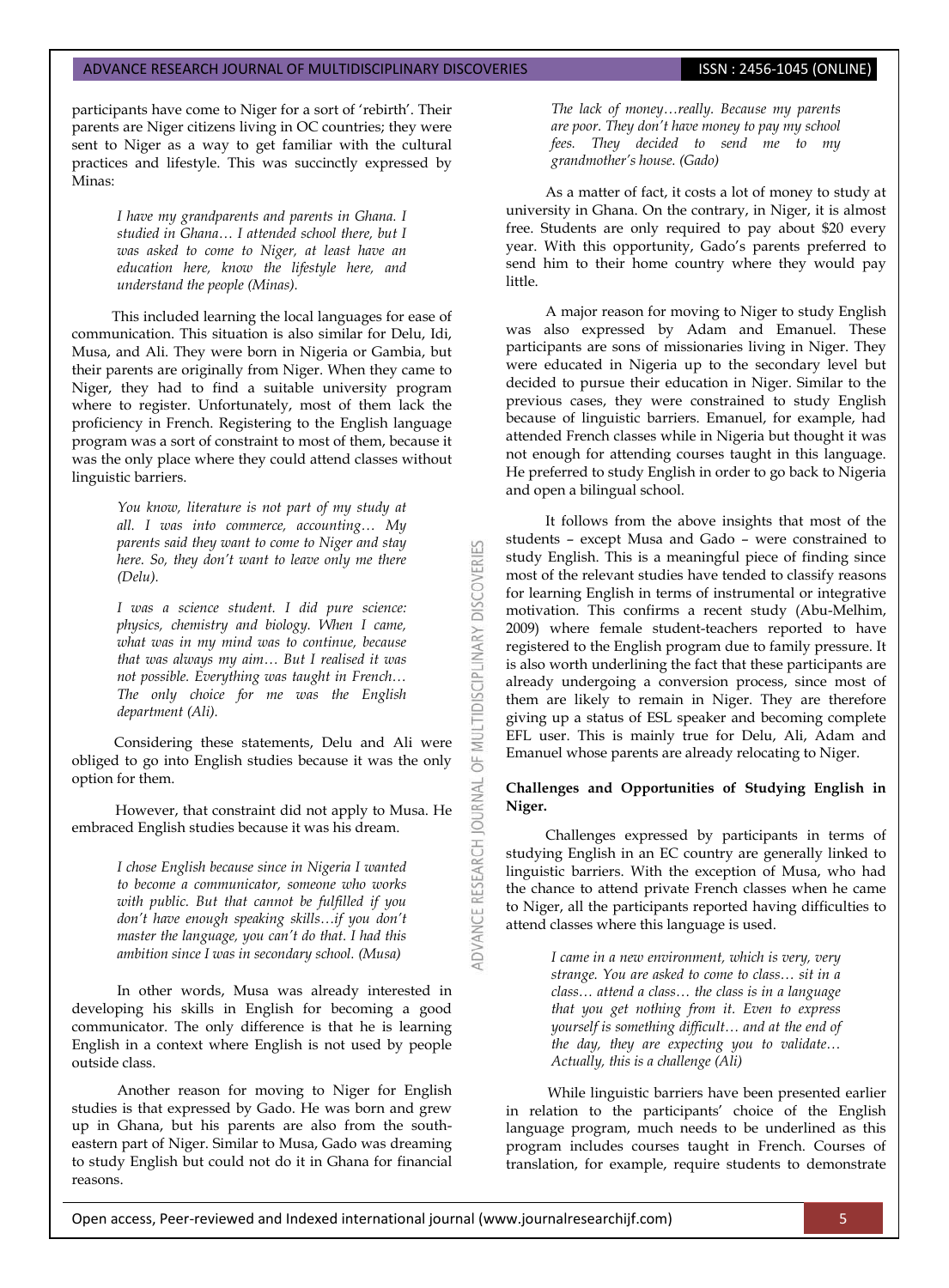mastery of both English and French. Such courses have made students like Idi and Ali suffer a lot.

In fact, the biggest challenge for those students comes from the foundation courses taught in the first year. There are five courses students are required to take, and most of them are in French. These courses provide a sort of introduction to the major subjects taught with the faculty of arts and humanities. Complaints expressed by participants are mainly linked to these courses. Most of them have reported to still have courses of the foundation year they did not pass.

> *There is a course I am still finding difficult to pass. That is Psychology. (Emanuel)*

For some of the participant, the challenge goes beyond the use of the French language as medium of instruction. There is also the issue of massification; classes are generally large and can involve hundreds of students in a lecture theatre.

> *I started the foundation courses. The first class was in French. The population was high. And, actually, I could not cope with it. (Ali)*

> *I asked someone "where are the first year students having class, because here it seems they are having a conference." He said that was the class. I told him that I can"t see the lecturer, how can I study like this. He said that is the way they do it here. So I should face the reality. (Musa)*

This is a situation that pushed many among the participants to avoid attending classes they neither understand the language of instruction nor see or hear the lecturer.

Another interesting difficulty reported by participants concerns the English Grammar course. Being ESL speakers, some of the participants found it unacceptable to fail this course.

> *I had this English course… English Grammar … I wrote the exam, and he gave me 02/20. And that 02/20 means I don"t know anything. You know… as a university student…they can"t give you 0/20. But normally with the English Grammar, I am supposed to know something… In Nigeria, we did figures of speech… we did…everything about grammar (Adam)*

> *I said: "what"s the problem?" Someone who is from Nigeria cannot pass his English grammar class? (Musa)*

This situation should not be surprising knowing that the grammar taught in secondary school is generally from that of the university level. Besides, EFL contexts tend to rely on grammar more than ESL contexts.

Regardless of the above challenges experienced by participants, all of them have agreed to constitute a real opportunity for other students willing to reinforce their proficiency in English.

*Most of the students want to come closer to me in order to get something (idi)*

*I use Zarma to communicate with my friends, but I also use English, because sometimes when I speak Zarma to some people, they reply in English because they want to learn (Delu)*

*Everyone wants to be your friend. Everyone was coming closer to us. That made us really famous (Musa)*

This is a situation where participants are seen by others as model speakers of English. Niger being a context where English is rarely used outside class by learners, the presence of those participants at the English language helps create a micro-context through which students interact with more knowledgeable others to improve their speaking skills.

# **III. DISCUSSION AND CONCLUSION**

Data reported in this paper are indicative of many factors that condition the presence of OC citizens within an EC English language program. Insights rightly provide answers to the central research questions. It has appeared that most of the participants moved to Niger for family reasons and were generally constrained to register to the English program due to their lack of proficiency in French. Exception is only made for very few of them who embraced English for instrumental reasons – for becoming good communicator. Data has also shown that most of the participants had experienced difficulties attending large classes and courses taught in French. Additionally, some among appeared frustrated about some grammar courses that they could not pass, despite their status of ESL speakers seen as role models by other learners.

These findings are somehow in contrast with the Kachruvian assumptions (1992) which mainly see learning English in EFL contexts through the lenses of instrumental reasons. Even though most of the participants seemed to have constructed some objectives in learning English, only two of them really wanted to go in that field. Learning English by constraint is a non-researched focus in world Englishes but which is significant, as it requires educators to be aware and sensitive about difficulties experienced by learners. Furthermore, this study sheds light on weaknesses of the LMD system due to its failure to accommodate English speaking foreigners.

# **IV. REFERENCES**

**DISCOVERIES** 

**IDISCIPLINARY** 

MULTI  $\overline{6}$ 

DVANCE RESEARCH JOURNAL

[1] **Abu-Melhim, A. (2009).** Attitudes of Jordanian college students towards learning English as a foreign language. *College Student Journal, 43*(2), 1- 14.